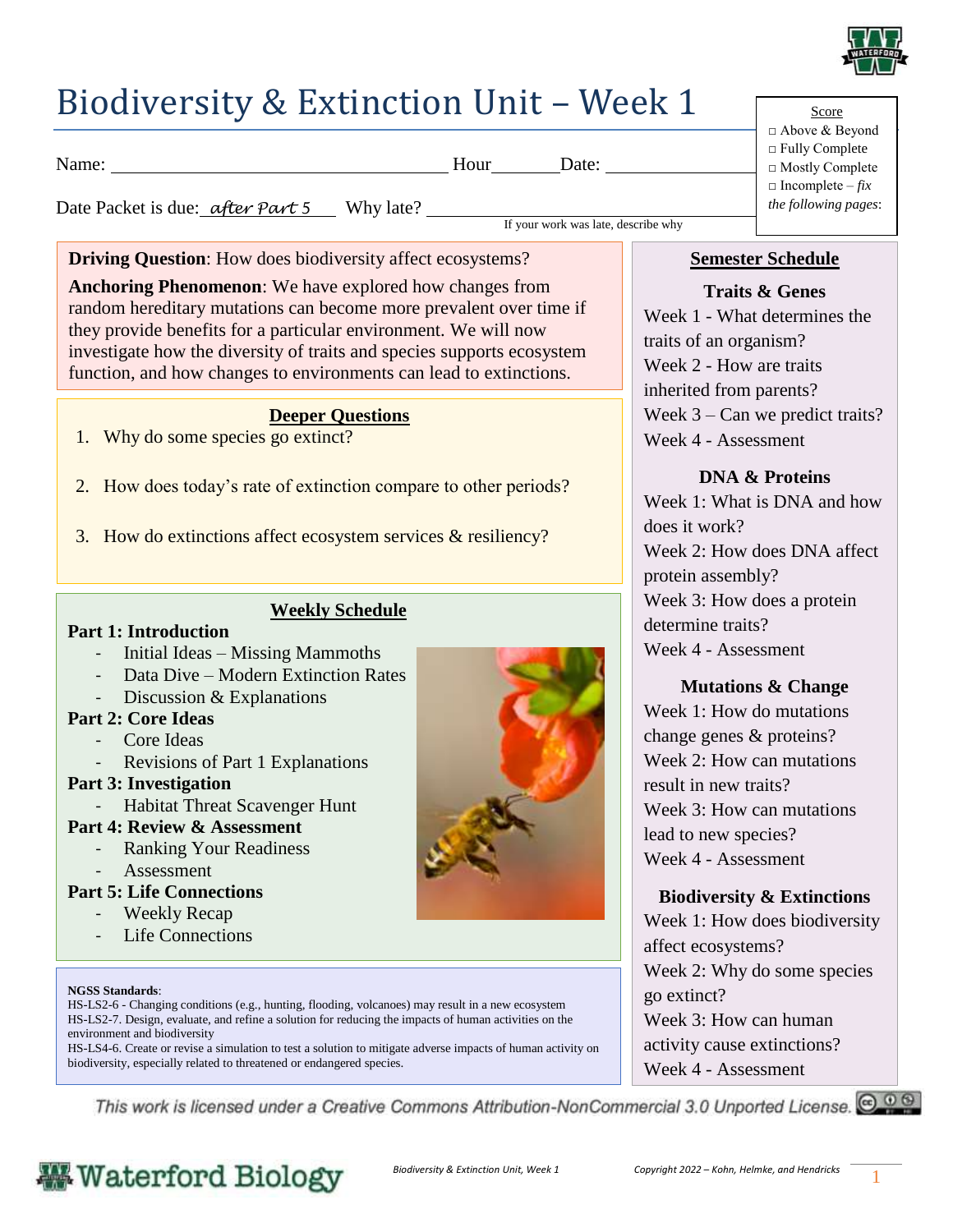

# Part 1: Introduction

**Overview**: In this activity, you will begin by discussing your initial ideas about biodiversity & extinctions.

**Background**: 20,000 years ago, ice sheets covered large portions of the earth and humans lived alongside a species of elephant called mammoths. These animals grazed on plants, using their 15-foot-long tusks to dig under snow for food like shrubs and grasses. Mammoths were the size of today's African elephants. However, unlike today's elephants, mammoths were covered in shaggy fur, had a hump on their back filled with extra fat, and had tiny ears to reduce heat loss. Today mammoths are extinct. (*Image Source[: Flickr](https://www.flickr.com/photos/jurvetson/26636787648?scrlybrkr=89d673a5)*)



#### **Initial Ideas**:

- 1. Three students shared their ideas about what happened to mammoths. **Do you agree or disagree with each student's claim**?
	- a. Nina: "I think that the mammoth went extinct because their environment changed dramatically when the ice age ended." Agree/ Disagree
	- b. Marisol: "I disagree. We learned that animals can have mutations that lead to adaptations if their environment changes. Mammoths were probably just hunted to extinction." Agree / Disagree
	- c. Bristol: "I think that mammoths evolved into the elephants that we have today and became a different species." Agree / Disagree
- 2. **Work in your small groups to discuss your ideas.** How are your ideas similar or different? Decide as a group whether each statement is correct (and why). Be prepared to present your ideas to the class.

**Data Dive**: Species extinctions are still occurring today. Watch the accompanying video to gain more insights. Then use the graph below to answer the accompanying questions. Video:<https://youtu.be/cmb5hn2X2ok>



### **Waterford Biology**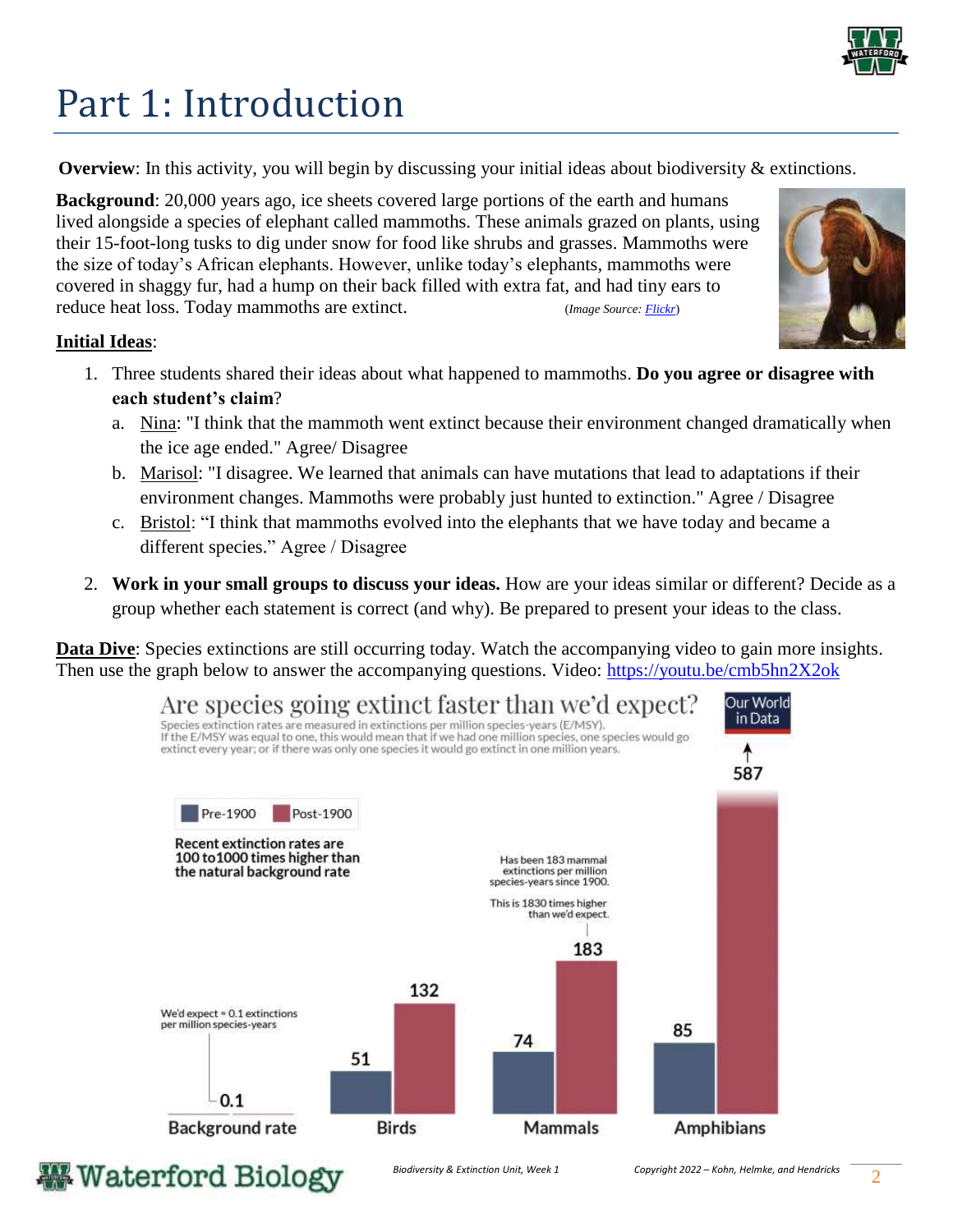

#### **Questions**:

- 1. **Begin by individually attempting to make sense of this data**. What trends or patterns do you notice? How does this relate to any prior knowledge or experience that you have?
- 2. **Next, work in your teams to discuss your ideas**. Where do you agree? Where do you disagree? Can you use this data to reach agreement? Do others have prior knowledge/experience that could help?
- **3. Based on this data, what is one conclusion that would be supported by this data?** 
	- a. How is this conclusion supported by this data?
	- b. What specifically suggests that your claim is accurate?
- **4. Based on this data, what is a second conclusion that would be supported by this data?** 
	- a. How is this conclusion supported by this data?
	- b. What specifically suggests that your claim is accurate?
- 5. **Would you change any of your responses to the first question above?** (See Question #1 under *Initial Ideas*). Discuss as a team.
- 6. **As a class, discuss your ideas about this data**. What are ideas that most agreed on? Where did your ideas differ as a class? Record your ideas in the spaces below.

We all agree that...  $\bigvee$  we disagreed or are unsure about...

7. **Why do some species go extinct? How do extinctions affect ecosystems?** Write down your initial explanation in the space below. Don't worry if you aren't completely sure about your answer! You will come back and revise this explanation as you gain more information during this unit.

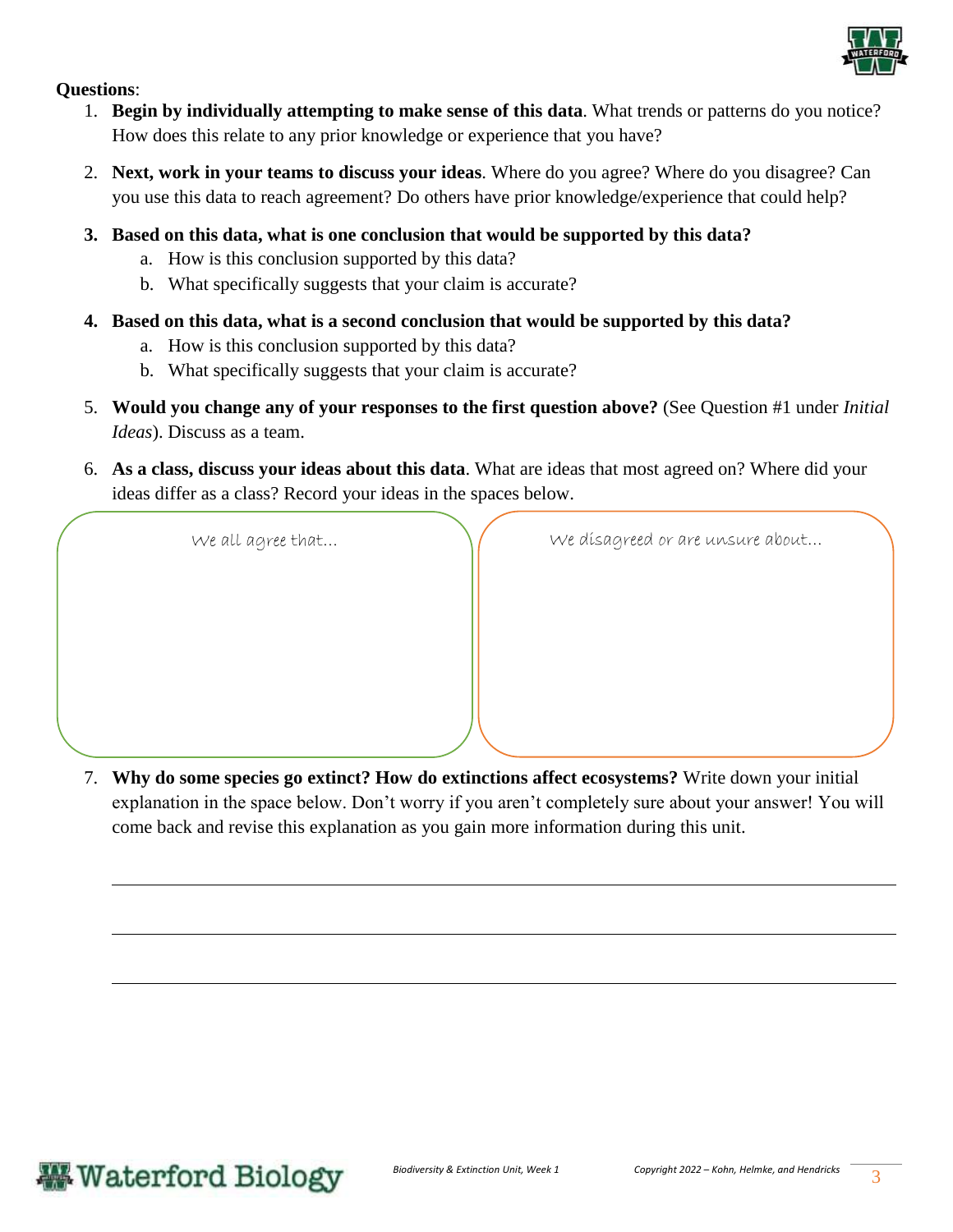

# Part 2: Core Ideas

**Overview**: In this activity, you will begin with a short slideshow presentation. This will provide you with core ideas that will help you clarify your initial ideas. Your instructor will decide on how to implement this portion depending on your previous experience and capabilities with this content.

You will then work in small teams to answer the questions listed below. You should take notes in a notebook, on a dry erase board, or on scratch paper so that you are prepared to deliver your responses during the class discussion that will follow. *Note: your instructor may assign specific questions to your group if time is limited.* 

#### **Intro Video**:<https://youtu.be/GlWNuzrqe7U>

**Core Ideas Presentation**:<https://bit.ly/WUHS-Bio-BiodiversityW1>

#### **Driving Questions**:

- 1. What is biodiversity? What are three different kinds of biodiversity?
- 2. How can we determine the level of biodiversity in an ecosystem using species richness?
- 3. What are ecosystem services? Summarize the four types of ecosystem services with examples.
- 4. How does biodiversity relate to the amount of ecosystem services that can be provided in an area?
- 5. What is ecosystem resiliency? What does this indicate about a particular ecosystem?
- 6. What is species redundancy? How and why does this relate to biodiversity and ecosystem resiliency?
- 7. How do biodiversity, ecosystem services, and ecosystem resiliency relate to photosynthesis, respiration, biosynthesis, and the 10% Rule?
- 8. How do biodiversity, ecosystem services, and ecosystem resiliency relate to DNA, proteins, mutations, natural selection, and evolution?
- 9. What is extinction? Why/when do extinctions occur?
- 10. Why did the mammoths become extinct? Why didn't they just adapt to their changing environment?
- 11. How does today's rate of extinction compare to previous rates of extinction? How could this affect human populations?
- 12. What kinds of disturbances are responsible for the current rate of extinction?
- 13. **Revising Explanations**: Return to your original explanation that you created at the end of Part 1. Based on this new information, how would you now respond to this question?

#### **Why do some species go extinct?**

**How do extinctions affect ecosystems?**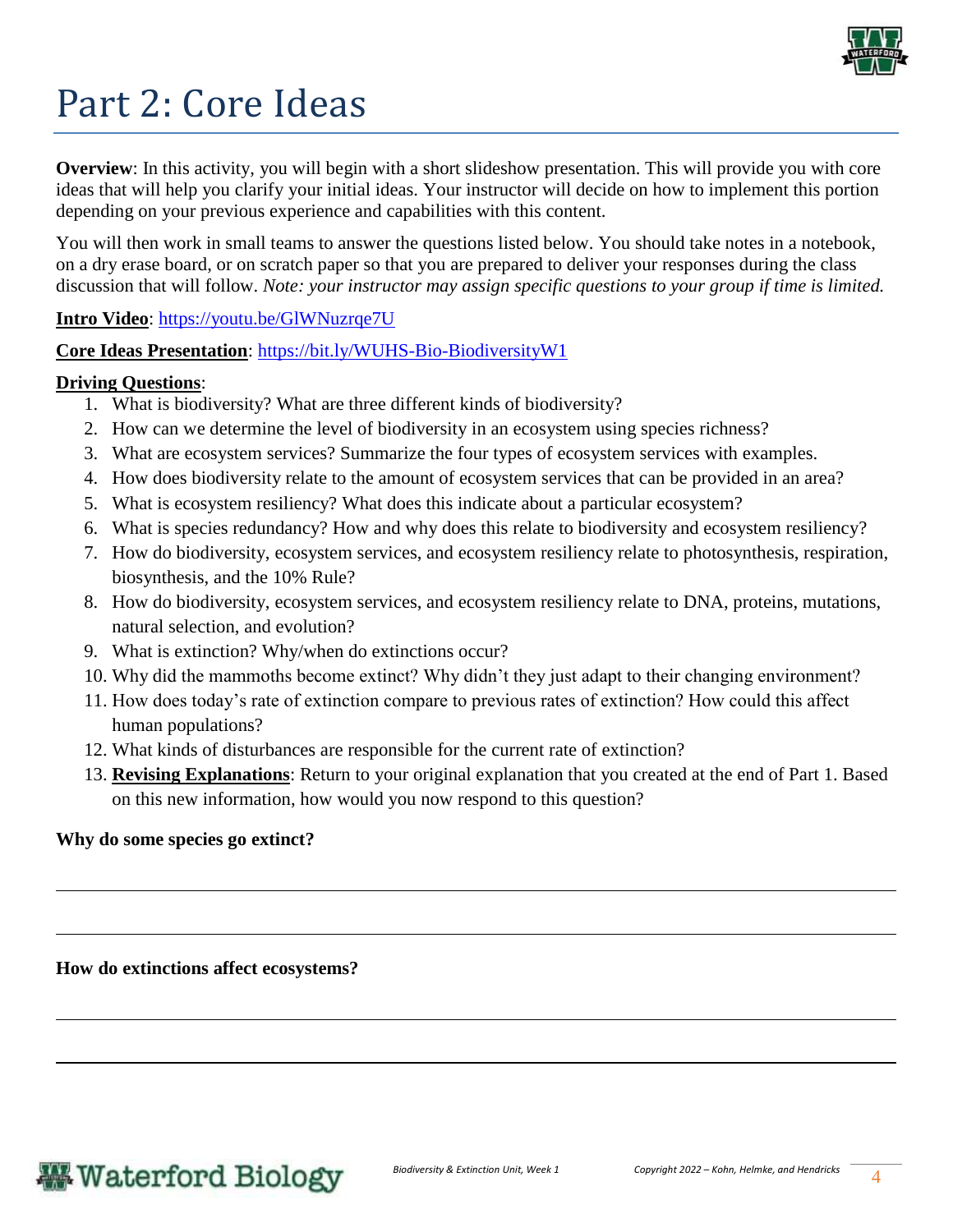

## Part 3 Investigation: Habitat Threat Scavenger Hunt

**Overview**: In this investigation, you will explore a local habitat to identify potential risks for extinction.

**Pre-Investigation Questions:** Work as a group to determine the best response to each question. Be prepared to provide verbal responses for these questions for your instructor before you complete the investigation.

- *1. What is biodiversity? What are ecosystem services? How do levels of biodiversity affect ecosystem services?*
- *2. How are the concepts of biodiversity, resiliency, and species redundancy similar and how are they different?*
- *3. Why do some species go extinct?*
- *4. How do today's rates of extinction compare to the past? What is the cause(s) of this rate of species loss?*

When you think you are ready, **raise your hand**. Your instructor will listen to your verbal responses. Your instructor may decide to postpone these questions until after the investigation.

*This activity was successfully completed* (*instructor signature*)

**Investigation Overview:** In this activity, you will be visiting a habitat near your classroom and performing a risk assessment to determine if your habitat is at risk for extinctions due to habitat loss, invasive species, pollution, and/or overharvesting.

**Directions**: Prior to visiting an ecosystem, your instructor will provide you with details about how human activity & development in the surrounding area may affect **habitat loss or degradation**. One option for this information is [https://earthengine.google.com/timelapse/.](https://earthengine.google.com/timelapse/) Use this link (or search for *Google Earth Engine*) and enter an address near the local habitat. Observe how ecosystems, fields, and undeveloped areas have changed.

An internet search can also provide you with information about potential **pollutants** in your area. The EPA provides interactive maps of air pollution. Do an internet search for *[EPA AirData Map;](https://epa.maps.arcgis.com/apps/webappviewer/index.html?id=5f239fd3e72f424f98ef3d5def547eb5&extent=-146.2334,13.1913,-46.3896,56.5319)* then type in the address. Zoom out to see if the area is color-coded as a "nonattainment zone" (*i.e*., fails to meet minimum standards for air pollution); make sure all layers are turned on; consult the map legend for details. Various maps of water contamination are also available through the [USGS,](https://www.usgs.gov/media/images/areas-high-risk-nitrogen-contamination-groundwater) [USDA,](https://www.nrcs.usda.gov/Internet/FSE_MEDIA/nrcs143_011184.gif) [EWG,](https://www.ewg.org/interactive-maps/pfas_contamination/map/) and other sources (click links to view maps).

Your instructor may also have information available about **hunting and fishing** regulations and/or whether there are any **threatened or endangered species** in the local area. One option is the [EPA EcoBox Tools](https://www.epa.gov/ecobox/epa-ecobox-tools-receptors-endangered-threatened-or-other-species-concern) with state-by-state information. For example, WI provides an **Endangered & Threatened Species List**. Instructors may be able to work in advance to determine if any species in the area are on their state's list of at-risk species.

While visiting the ecosystem, look for signs of habitat loss or habitat fragmentation. You might also observe evidence of pollutants (such as litter, ash, or algal blooms in water). Your instructor may also be able to provide you with printed [photographic guides](https://dnr.wi.gov/topic/invasives/documents/wi%20inv%20plant%20field%20guide%20web%20version.pdf) to determine the prevalence of **invasive species**; if not, check to see if it would be ok to use a phone or other device in order to find a state department of natural resources website (a good example can be found by searching for *WI Field Guide Invasive Plants*).

If time is too limited, your instructor may modify this investigation. If you are assigned a specific topic, you only need to complete the sections of the following page that pertain to this focus. If it is not possible to go outside, your instructor may opt to exempt you from some sections on the next page.

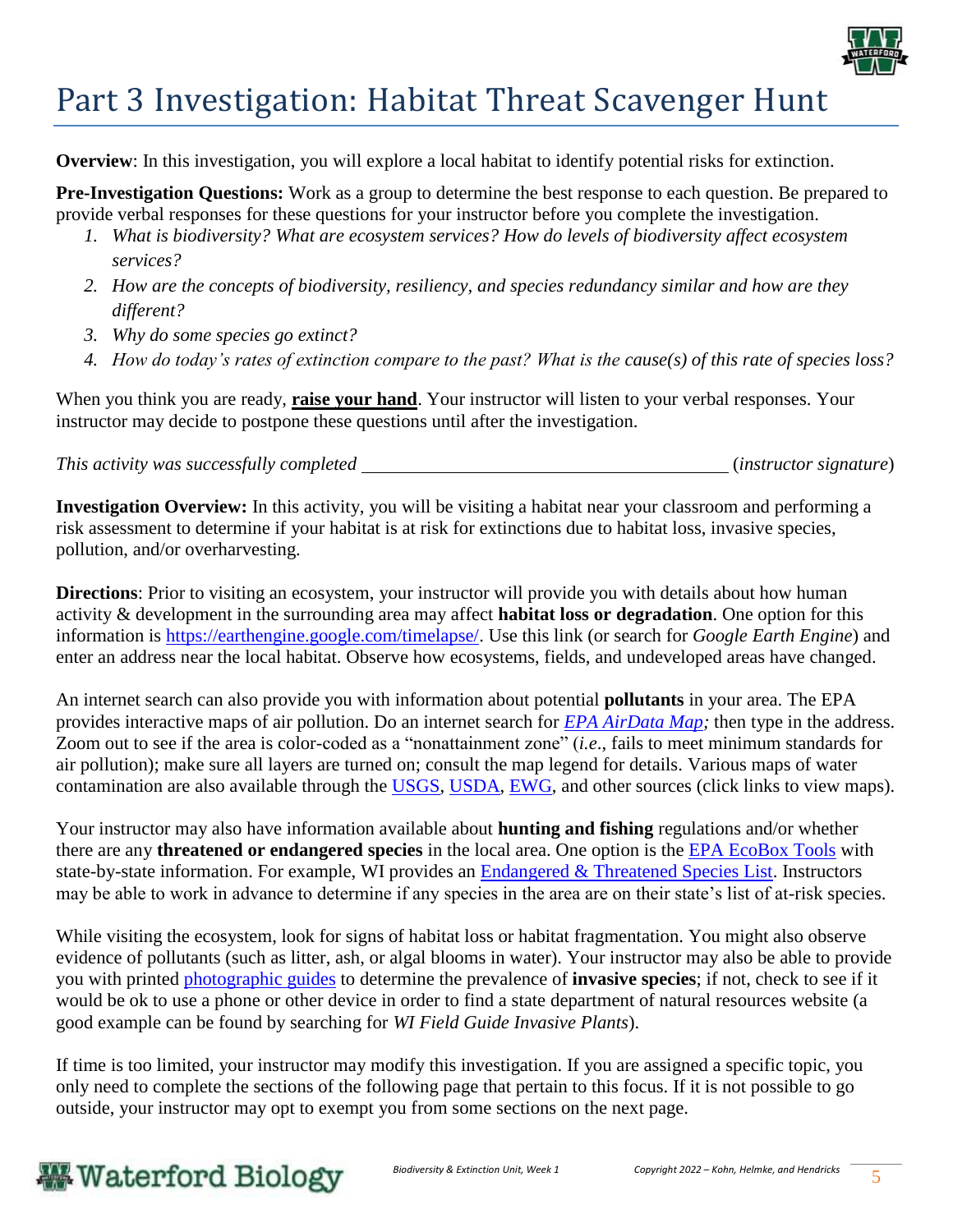

| Habitat Loss: is this habitat at risk for local extinctions due to habitat loss? Yes / Possibly / No |  |
|------------------------------------------------------------------------------------------------------|--|
|------------------------------------------------------------------------------------------------------|--|

What evidence supports this conclusion?

Invasive Species: is this habitat at risk for local extinctions due to invasive species? Yes / Possibly / No

What evidence supports this conclusion?

Pollution: is this habitat at risk for local extinctions due to pollution? Yes / Possibly / No

What evidence supports this conclusion?

Overharvesting: is this habitat at risk for local extinctions due to hunting or overharvesting? Yes / Possibly / No

What evidence supports this conclusion?

Summary: are there heightened risks for extinction in this area due to human activity? Yes / Possibly / No

What evidence supports this conclusion?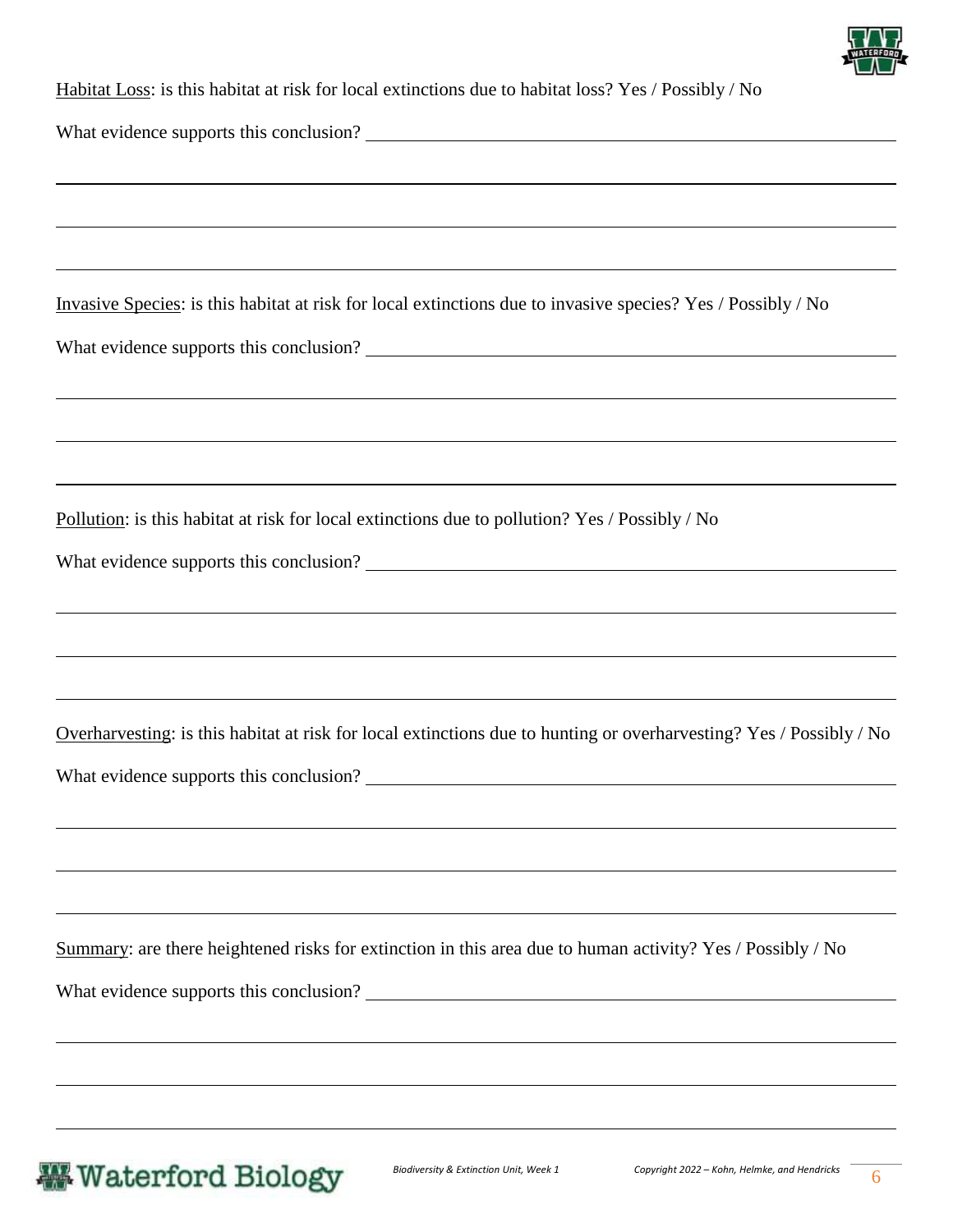

## Part 4: Review & Assessment

**Overview:** Rank each Driving Question in Part 2 as a 1 (*completely unsure*), 2 (*somewhat unsure*), or 3 (*completely sure*) based on your comprehension. Then work in teams to review each item and prepare a response. Next, write a final explanation below. You will conclude by completing a formative assessment.

**Why do some species go extinct?**

**How do extinctions affect ecosystems?**

## Part 5: Life Connections

**Introduction**: writing a letter to your state and federal elected representatives can be an effective way to help influence the policies that affect your community, nation, and world. In this exercise, you will be drafting a letter to send to an elected representative at the state or federal level. If well done, your instructor may actually send your letter to your senator or representative.

**How to find your elected representatives**: the following website provides detailed information on how to find the contact information for state and federal representatives:<https://www.usa.gov/elected-officials>

**9 Essential Tips for Writing Your Congressperson:** Every letter to an elected official should be…

- 1. Direct: State your subject clearly in the first sentence. Stick to just one issue per letter.
- 2. Informative: Identify yourself as a constituent. State your views, support them with your expert knowledge and, when appropriate, cite the bill number of relevant legislation (e.g., S.3456).
- 3. Inquiring: Ask for the policymaker's point of view and how he or she plans to vote on relevant legislation. Expect an answer to your letter.
- 4. Factual & Courteous: Rely on the facts, but personalize the issue. Explain how the issue affects your life. Avoid personal attacks, threats of political influence or demands.
- 5. Constructive: Be positive about your issue and offer recommendations about how you want the member to address concerns.
- 6. Specific: Always explain the hometown relevance of the issue. Use "I" statements and cite specific times and examples.
- 7. Helpful: Offer to provide additional information if needed, and provide your contact information.
- 8. Appreciative: Remember to thank members for their attention. Follow the issue and thank them later if they vote your way.
- 9. Concise: Keep your letter to one page, or your email to 500 words or less.

*Taken from "How to Write a Letter or Email" by the American Psychological Association: http://www.apa.org/advocacy/guide/letter-email.aspx* 

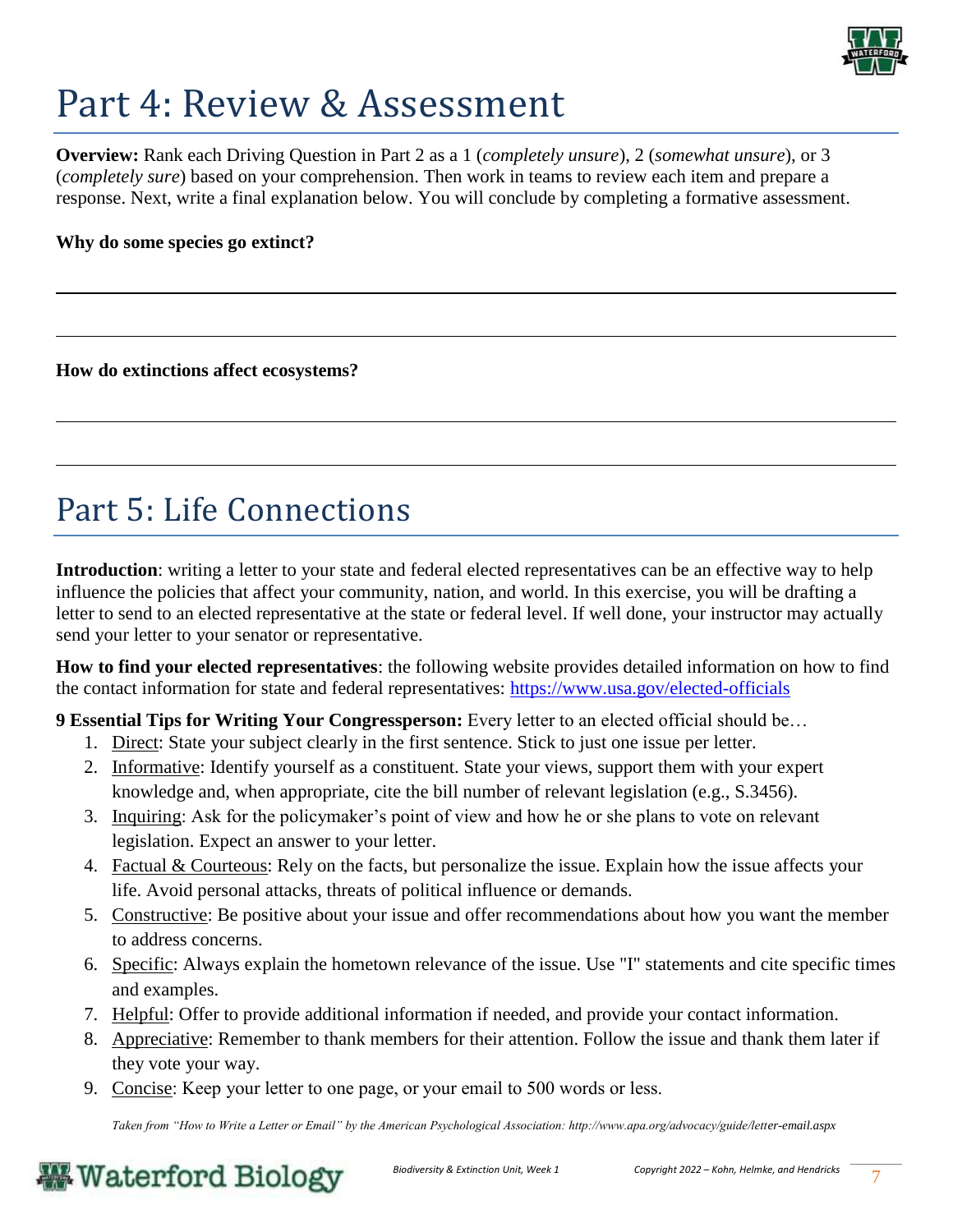

*Sample letter:* 

June 5th, 2022

The Honorable Senator (last name) United State Senate Washington, DC 20510

Dear Senator (last name):

The legislation addressing (*briefly describe issue or proposed legislation*) is of particular interest to me because I am a (*describe your relationship to this issue*). This issue directly impacts (*describe how this issue specifically affects you and other Americans*).

I am primarily concerned about (*go into detail about a specific aspect of this issue that is particularly important to you*). This particular issue is especially important because (*provide evidence, numerical data, and/or personal anecdotes to demonstrate why this issue matters most*).

I am writing to you in part to ask for your specific stance on (*this issue*). (*Either follow up by requesting how they will vote on a specific bill, or if this is more general and not about a specific piece of legislation, ask them to clarify their stance on the topic at large).* As someone with a background in this issue as well as a personal connection to this topic, I would hope that (*summarize how you think they should vote and why).*

Thank you for your consideration of my letter and for your attentiveness to this issue. I would be particularly appreciative if you would consider my advice the next time you are asked to vote on (*the specific legislation or issue at large*). If you would like additional information on this topic, I would be happy to provide more information. You are welcome to contact me using the information below.

Thank you again, and thank you for your service to our (*country/state).*

Sincerely,

Handwritten signature

Your printed name, Address Phone Number Email Address

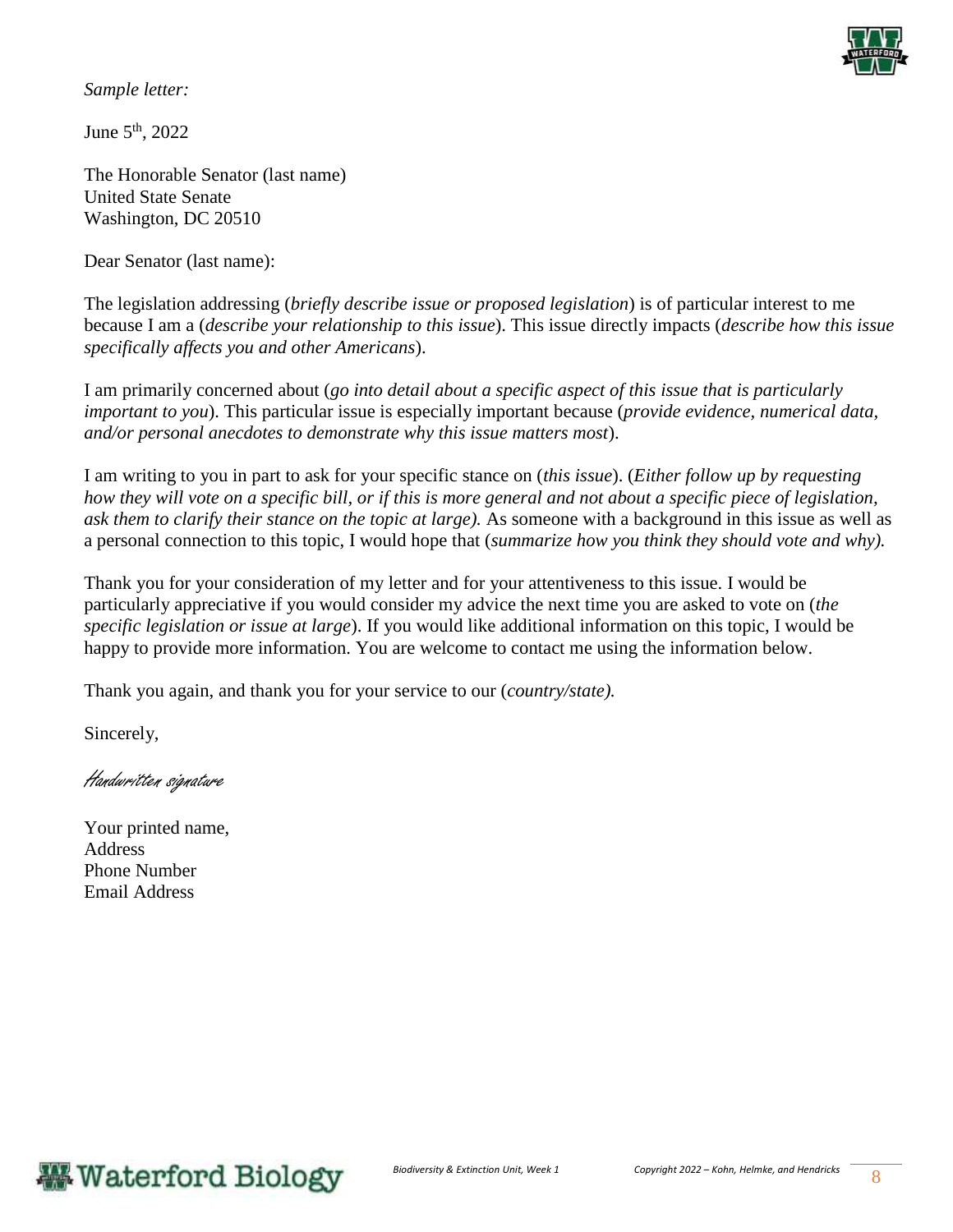

### Biodiversity & Extinctions - Week 1 Formative Assessment

| Name:                                                                                                                                                                                                                                                       | Hour | Date: | Score:           |             |
|-------------------------------------------------------------------------------------------------------------------------------------------------------------------------------------------------------------------------------------------------------------|------|-------|------------------|-------------|
| <b>Directions:</b> A 3x5 notecard with handwritten notes can be used to guide your<br>answers. Your instructor may allow you to work in assigned groups. If so, have a<br>different person write each response while others assist.                         |      |       | Species Richness |             |
| 1. Data for two ecosystems is shown here. Based on this data, what can<br>we conclude about the a) ecosystem services, b) species redundancy,<br>and c) ecosystem resiliency in one ecosystem compared to the other?<br>Explain each term in your response. |      |       | Ecosystem        | Ecosystem B |

*Writer's Name:* 

- 2. Three students shared their ideas about why the mammoth went extinct. **Do you agree or disagree with each student's claim**?
	- a. Nina: "I think that the mammoth went extinct because their environment changed dramatically when the ice age ended." Agree/ Disagree
	- b. Marisol: "I disagree. We learned that animals can have mutations that lead to adaptations if their environment changes. Mammoths were probably just hunted to extinction." Agree / Disagree
	- c. Bristol: "I think that mammoths evolved into the elephants that we have today and became a different species." Agree / Disagree
- 3. **Which claim(s) is/are most accurate**? **Why**?

*Writer's Name:*